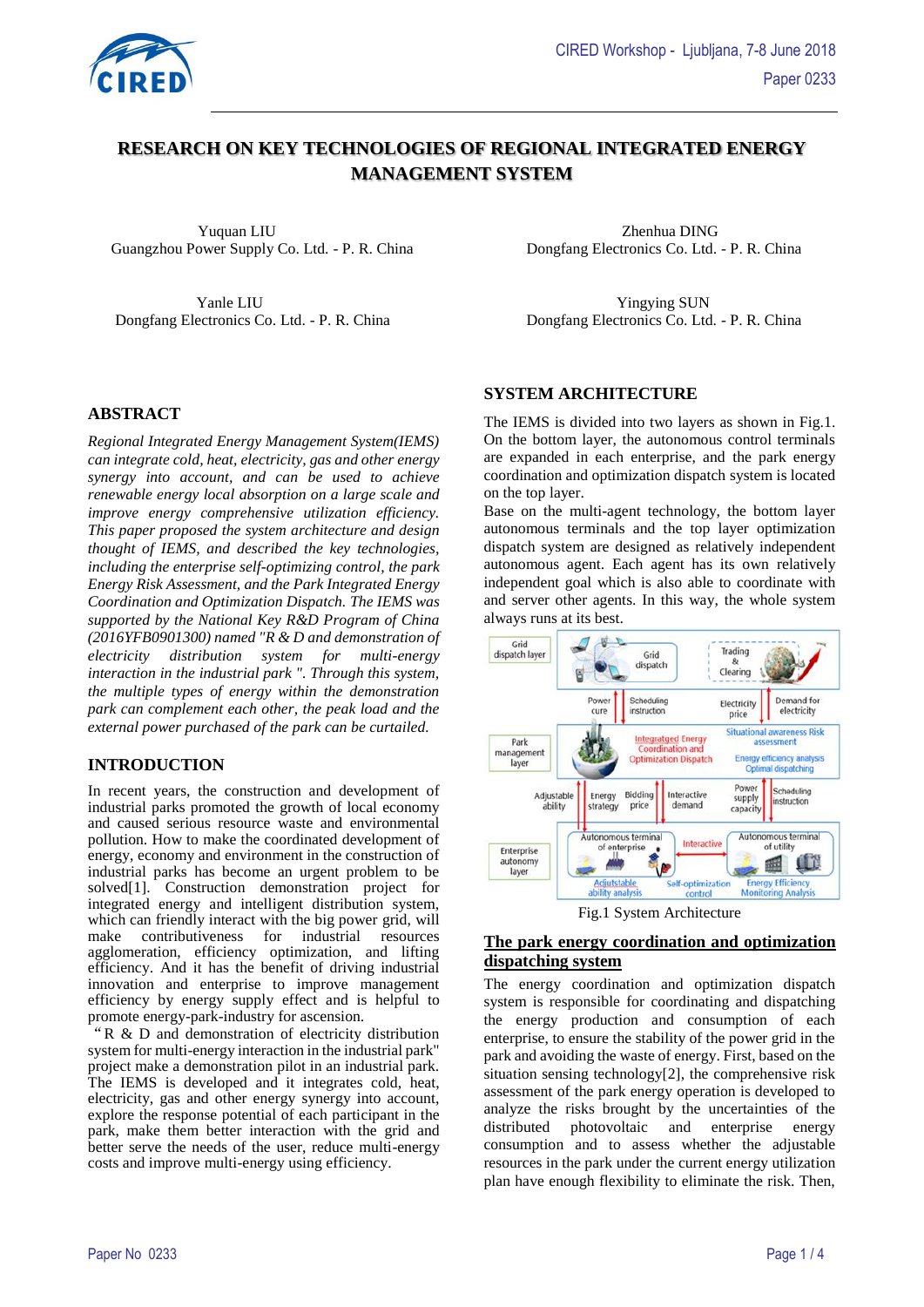

from three levels including the day-ahead schedule, the intra-day schedule and the real-time correction, the optimization dispatch is designed to exterminate the risk of the park energy operation or to start the demand side response.

### **The autonomous control terminal**

The autonomous control terminal deployed in enterprise is an energy gateway, which can integrate, monitor and control the enterprise's energy production and consumption, but also has the function of optimization analysis to ensure that the cold, hot and electric power in enterprise operate securely and economically[3]. First, the autonomous control terminal builds the model of adjustable devices for the Interruptible load, the shiftable load, energy storage facility, thermoelectric coupling device, standby power generation equipment and other resources in the enterprise. Then, under the precondition of guaranteeing the power supply stability, the adjustable ability and the cost of participating the demand response is calculated according to the optimization target of minimum energy consumption cost of the enterprise.

## **KEY TECHNOLOGIES**

## **Enterprise self-approximate-optimal control**

In the process of industrial production, it involves the coupling and transformation of various form of energy, such as cold, heat, electricity and gas[4]. Typical equipment in the factory are: gas turbine, photovoltaic units, waste heat boiler, absorption refrigerating machine, household air conditioning, gas boiler, battery storage, ice storage device and all kinds of steam driving equipment such as a necessary vulcanizing machine in a tire factory and so on. The multi - energy complementary model is the basis of the assessment and optimization control of the enterprise.

(1) cold energy system model

At one point, the cooling water flow required for each building cooling needs is calculated by the formula below.

$$
L_i = \frac{Q_{c,i}}{C_w \cdot \rho_w \cdot \Delta t}
$$

In the formula,  $L_i$  is the cooling water flow for building i,  $Q_{c,i}$  is the cold load for building i at the point,  $C_w$  is the [specific](javascript:;) [heat](javascript:;) [capacity](javascript:;) [at](javascript:;) [constant](javascript:;) [pressure](javascript:;) of water,  $\rho_{\text{w}}$  is the density of water,  $\Delta t$  is the difference between the temperature of supply cooling water and return water.

(2) heat energy system model

For each heat load node, the heating temperature  $T_s$ signifies as the temperature of the hot water before it flow

into the heat load. The output temperature  $T_o$  signifies as the temperature of the hot water after it outflow the load node. The heat power calculation formula is:

## $\Phi = C_p m_a (T_c - T_a)$

In the formula,  $\Phi$  is the heat power of the heat grid,  $C_p$ is th[e specific](javascript:;) [heat](javascript:;) [capacity](javascript:;) of water.

(3) electricity system model

Suppose a n nodes system has m PQ nodes, n-m-1 PV nodes and single balance node, electricity system flow formula can be written as the following polar coordinates:  $(x) = P_{ci} - P_{ti} - U_i$ ;  $U_i (G_{ii} \cos \theta_{ii} + B_{ii} \sin \theta_{ii}) = 0; i = 1,2,\dots, n-1$  $(x) = Q_{ci} - Q_{ti} - U_i$   $\sum U_i (G_{ii} \sin \theta_{ii} - B_{ii} \cos \theta_{ii}) = 0; i = 1,2,...,$ *i*<sub>*i*</sub>  $\frac{d}{dx}$  *Li*  $\frac{d}{dx}$  *Li*  $\frac{d}{dx}$  *L*<sub>*i*</sub>  $\frac{d}{dx}$  *j*  $\frac{d}{dx}$  *j*  $\frac{d}{dx}$  *j*  $\frac{d}{dx}$  *j*  $\frac{d}{dx}$  *li*  $\frac{d}{dx}$  *li*  $\frac{d}{dx}$  *li*  $\frac{d}{dx}$  *li*  $\frac{d}{dx}$  *li*  $\frac{d}{dx}$  *li*  $\frac{d}{dx}$  *li i Gi Li i j ij ij ij ij j i*  $P(x) = P_{\alpha} - P_{\beta} - U$ ,  $\sum U (G_{\alpha} \cos \theta_{\alpha} + B_{\alpha} \sin \theta_{\alpha}) = 0$ ;  $i = 1, 2, \cdots, n$  $Q_i(x) = Q_{ci} - Q_{ti} - U_i$ ,  $U_i(G_i \sin \theta_i - B_i \cos \theta_i) = 0; i = 1, 2, \dots, m$  $\theta_{ii} + B_{ii} \sin \theta_{ii}$  $\left\{\Delta P_i(x) = P_{Gi} - P_{Li} - U_i \sum_{j \in i} U_j (G_{ij} \cos \theta_{ij} + B_{ij} \sin \theta_{ij}) = 0; i = 1, 2, \cdots, n - 1 \right\}$ <br> $\Delta Q_i(x) = Q_{Gi} - Q_{Li} - U_i \sum_{i \in I} U_j (G_{ij} \sin \theta_{ij} - B_{ij} \cos \theta_{ij}) = 0; i = 1, 2, \cdots, m$  $\left\{\Delta Q_i(x) = Q_{Gi} - Q_{Li} - U_i \sum_{j \in i} U_j (G_{ij} \sin \theta_{ij} - B_{ij} \cos \theta_{ij}) = 0; i = 0 \right\}$  $\sum$ l  $\sum l$ 

The goal of the enterprise [self-approximate-optimal](http://xueshu.baidu.com/s?wd=paperuri%3A%285c4b4ce9d9161c5eec7c9b0ebafaebe4%29&filter=sc_long_sign&tn=SE_xueshusource_2kduw22v&sc_vurl=http%3A%2F%2Fwww.en.cnki.com.cn%2FArticle_en%2FCJFDTOTAL-BJLG601.016.htm&ie=utf-8&sc_us=17372001096125910338)  [control](http://xueshu.baidu.com/s?wd=paperuri%3A%285c4b4ce9d9161c5eec7c9b0ebafaebe4%29&filter=sc_long_sign&tn=SE_xueshusource_2kduw22v&sc_vurl=http%3A%2F%2Fwww.en.cnki.com.cn%2FArticle_en%2FCJFDTOTAL-BJLG601.016.htm&ie=utf-8&sc_us=17372001096125910338) is the highest multi-energy efficiency or the lowest cost[5,6], by dispatching all kinds of supply equipment of the enterprise. The dimension is different between multi-energy efficiency and energy cost. Therefore, the normalization is necessary[7] and then the goal of the self-approximate-optimal control can be signified as:

$$
\min \lambda_1 \frac{C_{ATC}}{C_{ATC \text{ max}}} + \lambda_2 \frac{\eta_{t \text{ min}}}{\eta_t}
$$

In the formula,  $C_{ATC}$  is the factory energy cost;  $C_{ATC \text{ max}}$ is the maximal factory energy cost without optimizing;

 $\eta_t$  is the multi-energy efficiency,  $\eta_{t,\min}$  is the lowest factory multi-energy efficiency without optimizing; 1*λ* and  $\lambda_2$  are the weight coefficients of energy cost and multi-energy efficiency, which could be determined by

analytic hierarchy process. The constraint conditions of the self-approximate-

optimal control model include cold, heat, electrical constraint, equipment physical constraint and energy consumption constraint and so on. In order to realize the cascade utilization of heat energy, the traditional heat power balance constraint is changed to the heat power balance constraint based on energy grade. Then the utilization technology and recycling technology of heat energy can be clarified. Thus, the cascade utilization and optimization in the factory of energy are realized.

A mixed integer linear programming method is used to optimize the model and output the factory's economic optimal dispatch plan. By dispatching the operation mode and output power of each device in the factory, the circulation waste heat energy in the factory can be fully utilized to significantly reduce the daily operating cost of the system and realize the economic optimization operation of the factory.

## **Park energy supply risk assessment method**

It may raise risk to the operation of the park because of the uncertainty of distributed photovoltaic and enterprise production, such as the risk of unsafe power supply, tieline power off-limits risk, the heating power shortage risk and so on. The risk assessment enables the park operators to accurately grasp the safety indicators and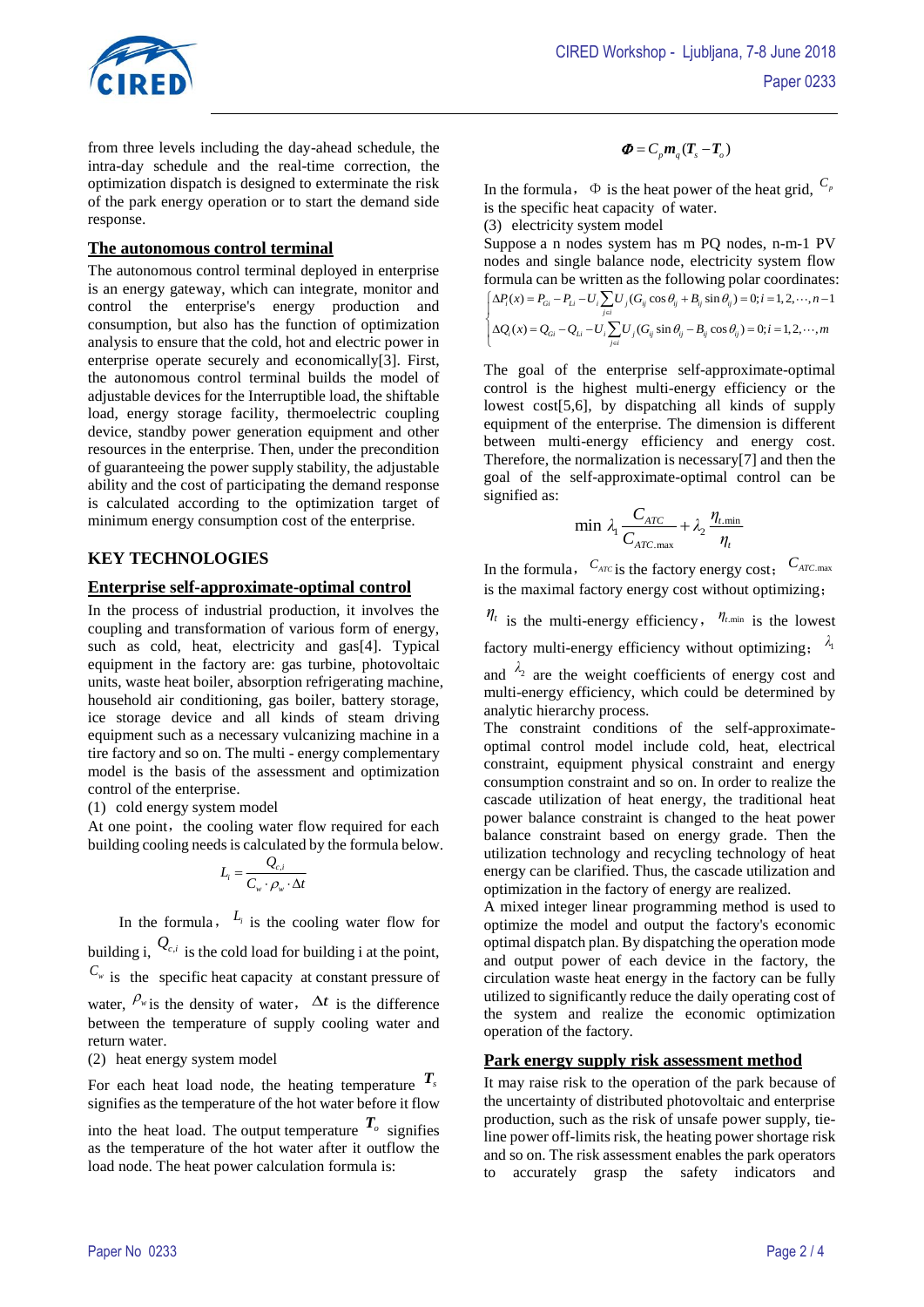

corresponding economic factors of the park's power supply system. They would decide whether it is necessary to adjust the enterprise's energy consuming plan and realize the efficient energy using in the park[8]. The risk assessment needs to introduce the index of the risk index which can represent the system risk and establish a reasonable evaluation index system. Considering the multi-energy coupling of cold-heatelectricity-gas and multi-user agent in integrated energy system, the risk assessment index system should be supplemented and updated from the traditional electrical power system. More energy type risk assessment indicators have been put forward covering electricity grid (power, voltage, etc.), heat grid (heat-supply temperature, heat supply grid pressure, etc.), cold grid (cold temperature, cold network traffic, etc.) and gas grid (pipe pressure, pipe flow, etc.). This paper proposes a multidimensional risk assessment index system as shown in Fig.2 respectively from viewing angle of the operators and the users.



Fig.2 Integrated Energy System Risk Assessment Indicators

The integrated energy system event risk is defined as the product of the risk occurrence probability and its severity

level as shown in the following formula:  
\n
$$
R_{isk}(X_f) = \sum_i P_r(E_i) \times S_{ev}(E_i, X_f)
$$

In the formula,  $X_f$  is the system operation mode,  $E_i$  is the i'th fault,  $P_r(E_i)$  is the probability of occurrence of the fault  $E_i$ ,  $S_{ev}(E_i, X_f)$  is the severity level of the system after the fault  $E_i$  occurred in the operation mode  $X_f$ ,  $R_{isk}(X_f)$  is the system operational risk indicator in the operation mode  $X_f$ .

## **Park optimization dispatching method**

Coordination and optimization dispatching is the core function to realize the economic operation of the park. It synergizes the operation of different controllable resources, raises the utilization efficiency of distributed photovoltaic, reduces the peak load and improves the

total energy efficiency. The optimization scheduling can be divided into three parts: the day-ahead plan, the day rolling and the real-time correction, which can be combined with each other to form a multi-time scale optimization scheduling framework.

Once there is a demand for cutting load peak in the park, the controllable resources of every enterprise can be dispatched, to realize the multi-energy demand response of industrial parks. The autonomous control terminal of each enterprise can optimize the internal energy using plan of the enterprise, evaluate its own controllable ability and corresponding quotation and report it to the energy management system of the park. The energy management system of the park executes situational awareness and risk assessment, which also optimizes the cutting peak capacity of each enterprise. The energy management system and the enterprise autonomous control terminal can adjust the utilization plan of resources and reach a consensus to realize the optimized using of cold, heat and electric resources in the park. The process of demand response is shown in Fig.3.



Fig.3 The process of demand response

## **APPLICATION**

The test version of the IEMS has been developed and deployed in the Mingzhu industry park of Guangdong province, which covers 12 square kilo meter and is one of the first demonstration areas of distributed PV, and the peak electric load is 34.5 MW. Before the project conducted, the heat load will be 106 ton per hour. The cooling load will be 15MW.

This system has designed to include ten functions. The functions of Adjustable ability calculation, Energy efficiency analysis, Self-approximate optimal control and fault handling, belong to the enterprise selfoptimizing control system. The Park coordination and optimization dispatch subsystem has the next 6 functions, such as energy efficiency analysis, user interaction management, situational awareness, risk assessment, optimization dispatching, VPP supporting.

The front page of the system is shown in Fig.4.